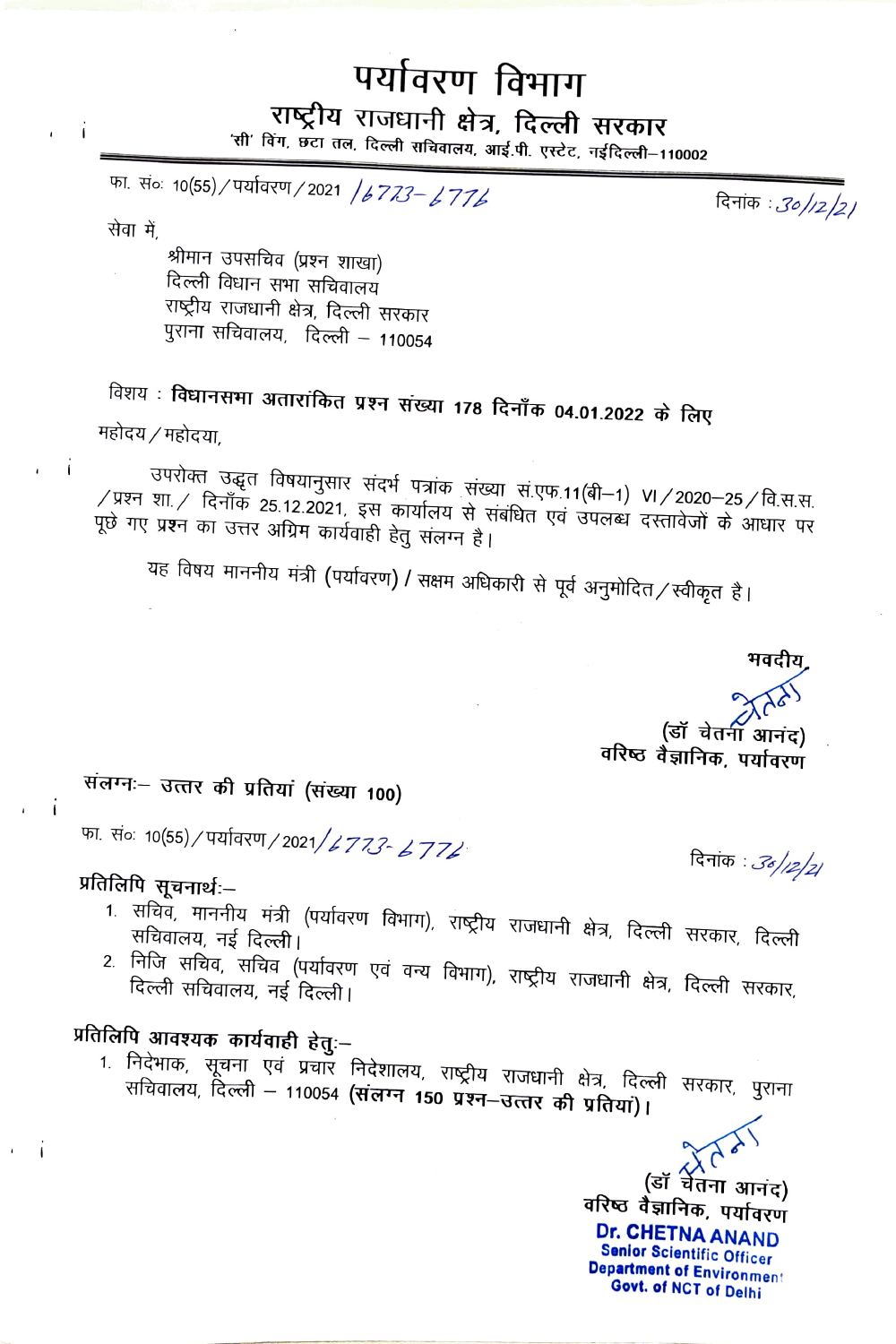पर्यावरण विभाग, राष्ट्रीय राजधानी क्षेत्र दिल्ली सरकार 'सी' विंग, छठा तल, दिल्ली सचिवालय, आईपी स्टेट, नई दिल्ली-110002

अतारांकित प्रश्न संख्या  $: 178$ : 04 जनवरी, 2022 दिनांक : श्री अजय महावर प्रश्नकर्ता का नाम क्या पर्यावरण मंत्री यह बताने की कृपा करेंगे कि :-

| क्रम सं | प्रश्न                                                                                                                                                          | उत्तर                                                                                                                                                                                                                                                      |  |  |
|---------|-----------------------------------------------------------------------------------------------------------------------------------------------------------------|------------------------------------------------------------------------------------------------------------------------------------------------------------------------------------------------------------------------------------------------------------|--|--|
| क-      | पर्यावरण सैस से अब तक दिल्ली सरकार को<br>कुल कितना राजस्व प्राप्त हुआ है और इसमें से<br>किस–किस मद में कितनी–कितनी धनराशि खर्च<br>की गई है;                     | परिवहन विभाग, दिल्ली सरकार द्वारा 22.11.2021<br>तक, पर्यावरण उपकर (Environmental Cess) के रूप में<br>कुल रु 1298.38 करोड़ प्राप्त किए गए हैं।<br>पर्यावरण उपकर के कुल 281.51 करोड़ रुपये खर्च किए<br>गए हैं। पर्यावरण उपकर के उपयोग का विवरण संलग्न<br>है। |  |  |
| ख-      | शेष राजस्व को भविष्य में खर्च करने की क्या<br>योजनायें हैं;                                                                                                     | पर्यावरण उपकर, माननीय सर्वोच्च न्यायालय के रिट<br>याचिका (सिविल) 13029/1985 में एम.सी. मेहता<br>बनाम भारत संघ और अन्य, के निर्देश के अनुसार खर्च<br>किया जा रहा है।                                                                                        |  |  |
| ग-      | घोण्डा विधान सभा क्षेत्र में पर्यावरण सैस से<br>किस किस मद में कितनी कितनी धनराशि खर्च<br>की गयी और पर्यावरण को लेकर सरकार द्वारा<br>क्या कदम उठाये जा रहे हैं; | घोंडा विधानसभा क्षेत्र में परिवहन विभाग, दिल्ली सरकार<br>दवारा पर्यावरण उपकर से पैसा खर्च नहीं किया गया है।                                                                                                                                                |  |  |
| घ-      | घोण्डा विधान सभा क्षेत्र में यमुना खादर पर वन<br>के विकास के लिए अब तक क्या कदम उठाये<br>गये हैं और भविष्य में क्या योजनायें हैं; और                            | वन के विकास, रखरखाव व संरक्षण से संबधित सभी<br>योजनाएं पूरे राज्य के आधार पर तैयार की जाती हैं।<br>घोंडा विधानसभा क्षेत्र में वन विकास के लिए विगत 5<br>वर्षों में किया गया पौधरोपण इस प्रकार है:<br>लगाए गए <b>पौधे</b><br>ਰਥੀ<br>क.सं.                   |  |  |
|         |                                                                                                                                                                 | 16,000<br>2016-17<br>$\mathbf{1}$ .<br>21,800<br>2017-18<br>$\overline{2}$<br>75,055<br>2018-19<br>3.<br>57,499<br>2019-20<br>4.<br>2020-21<br>शून्य<br>5.                                                                                                 |  |  |
| ड-      | इस वन में कितने वन्य जीव जन्तु हैं, पूरा<br>विवरण दें?                                                                                                          | घोंडा विधानसभा क्षेत्र में वन एवं वन्य जीव विभाग,<br>दिल्ली सरकार ने जंगली जानवरों की कोई गिनती नहीं<br>की है।                                                                                                                                             |  |  |

**Dr. CHETNA ANAND Senior Scientific Officer Department of Environment Govt. of NCT of Delhi** 

 $194$ 

 $\bigcirc$ 

Ë